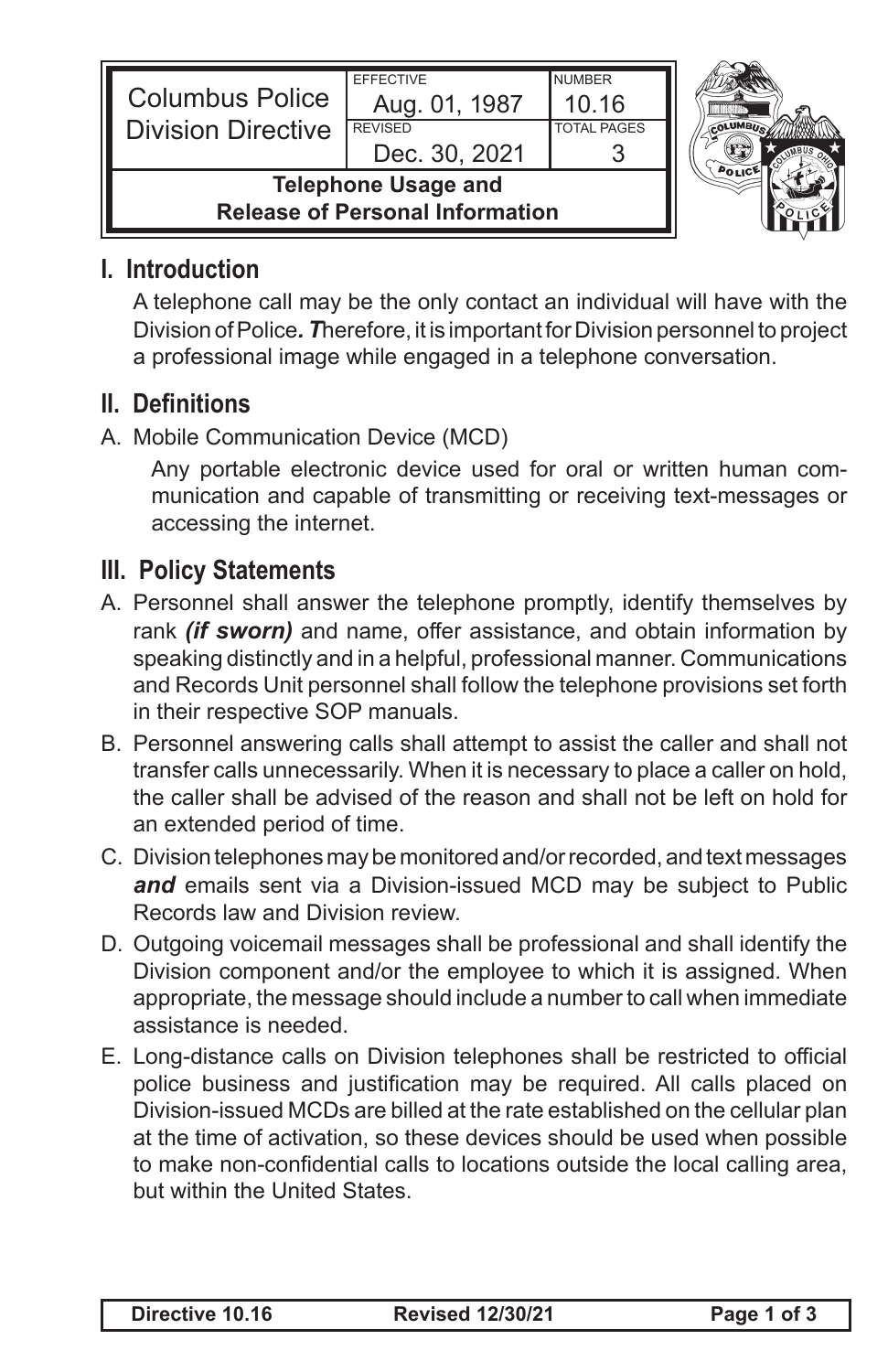- F. Division personnel shall notify the Division of Support Services*,* via email at cellphonerequests@columbus.gov or telephone at (614) 645-4937*,* prior to traveling if using a Division-issued MCD for business purposes while outside the continental United States so that an international usage plan can be temporarily added.
- G. Personnel with Division-issued MCDs shall have them turned on and operating while on duty, unless tactical or other operations dictate otherwise, and shall check the voice mail/messaging system regularly.
- H. Personnel shall use Division-owned MCDs only for business purposes unless exigent or emergency circumstances exist that require personnel to use them for personal reasons.
- I. Unless otherwise prohibited, personnel may carry a personally owned MCD while on duty.
- J. Personnel carrying a personally owned MCD shall mute the incoming call indicator, set the device to vibrate, or power the device off when circumstances dictate. The use of a telephone or MCD shall not interfere with the performance of the assigned duties or cause personnel to be inattentive to duty.
- K. Personnel will not be reimbursed for any expenses incurred while using a personally owned MCD to conduct Division business. The use of a personally owned MCD device while conducting Division business may subject the device and all its contents to collection as evidence.
- L. Personnel should limit conversations on any MCD while driving a Cityowned motor vehicle.
- M. Personnel shall not read, send, or reply to email or text messages, or access any applications from any MCD while driving a City-owned motor vehicle*,* unless the use of the MCD is necessary in the course of their official duties while operating an emergency or public safety vehicle as outlined in current law(s) and/or ordinance(s).
- N. Personnel shall not use the telephone function on the police radio to discuss confidential information or to relay telephone numbers that are restricted to "law enforcement use only" distribution.
- O. Calls requesting employment verification shall be referred to *Human Resources*.
- P. Home addresses and telephone numbers of Division personnel are confidential and shall be released only to Division personnel for official business. Prosecutors and city attorneys requesting this information for preparation of court cases shall be referred to the Court Liaison Section or the Legal Advisor's Office.
- Q. Computer-generated printouts containing home addresses and telephone numbers of Division personnel shall be kept in a secure place, shall not be duplicated, and shall be rendered unreadable upon expiration.